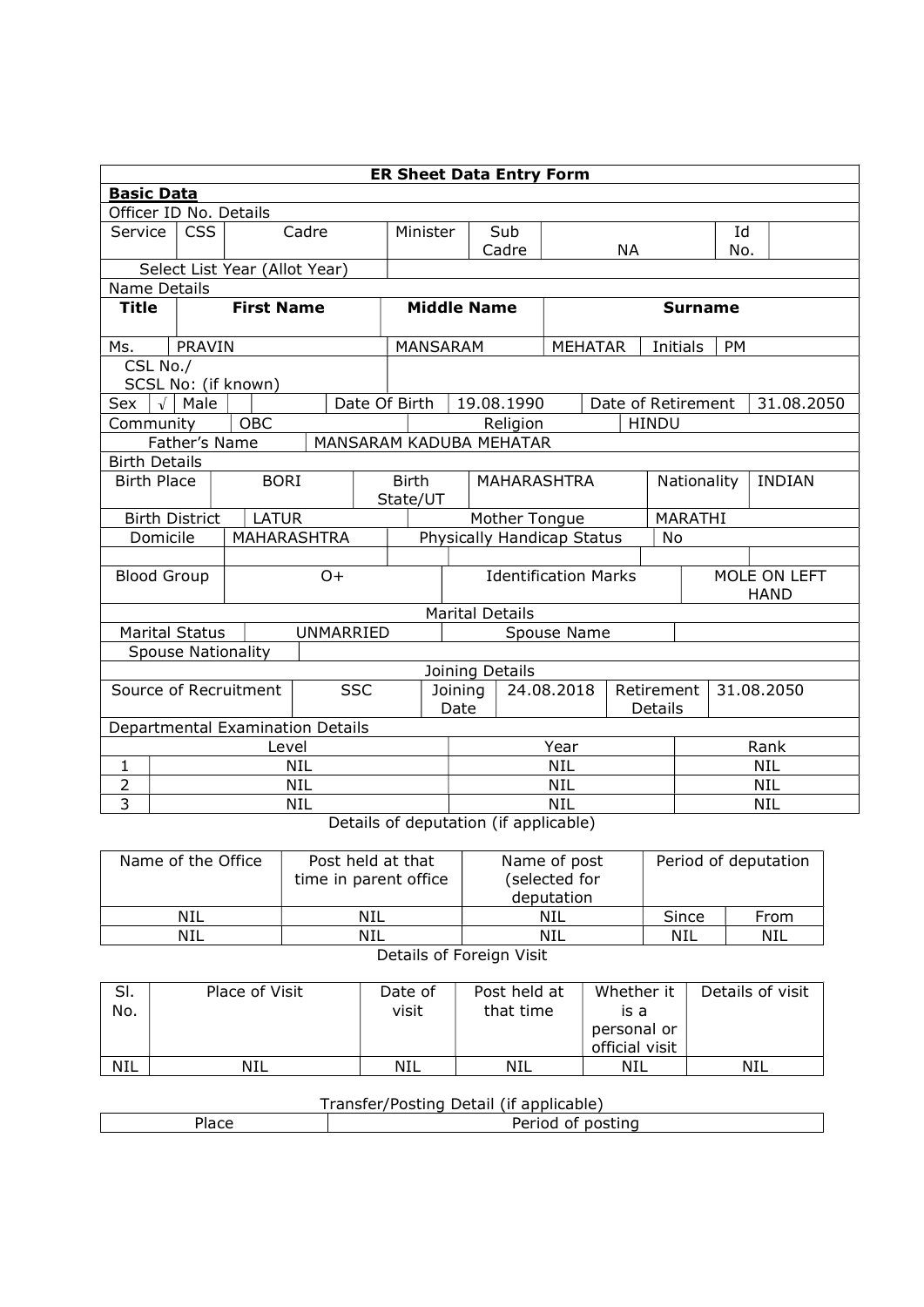| Remarks (if any)<br>Language known<br><b>Read</b><br>Write<br><b>Speak</b><br><b>YES</b><br><b>YES</b><br><b>YES</b><br><b>MARATHI</b><br>Indian Language<br>$\mathbf{1}$<br>Known<br><b>YES</b><br><b>YES</b><br><b>YES</b><br>2<br><b>HINDI</b><br>3<br><b>ENGLISH</b><br><b>NIL</b><br><b>NIL</b><br><b>NIL</b><br><b>NIL</b><br>Foreign Languages 1<br><b>NIL</b><br><b>NIL</b><br><b>NIL</b><br><b>NIL</b><br>2<br>$\overline{3}$<br><b>NIL</b><br><b>NIL</b><br><b>NIL</b><br><b>NIL</b><br>Qualification (Use extra photocopy sheets for multi qualifications, experience, training, awards details)<br>Qualification<br>Specialization 1<br>Discipline<br>M.Sc<br><b>SCIENCE</b><br><b>MATH</b><br>Year<br>Division<br><b>CGPA</b><br>Specialization 2<br>2016<br><b>SECOND DIVISION</b><br>48<br>Place<br>Institution<br>University<br>Country<br>S.D.COLLEGE OF<br>B.A.M.U.AURANGABAD<br>BHOKARDAN,<br><b>INDIA</b><br><b>COMPUTER AND</b><br>DIST.-JALNA<br>MANAGEMENT<br><b>Experience</b><br>Type of Posting<br><b>TEMPORARY</b><br>LA GR-II<br>Designation<br>Ministry<br>MOWR, RD&GR<br>Office<br><b>CWPRS</b> |            |  |  | Since      |  |  |  |  | From       |  |  |
|-------------------------------------------------------------------------------------------------------------------------------------------------------------------------------------------------------------------------------------------------------------------------------------------------------------------------------------------------------------------------------------------------------------------------------------------------------------------------------------------------------------------------------------------------------------------------------------------------------------------------------------------------------------------------------------------------------------------------------------------------------------------------------------------------------------------------------------------------------------------------------------------------------------------------------------------------------------------------------------------------------------------------------------------------------------------------------------------------------------------------------|------------|--|--|------------|--|--|--|--|------------|--|--|
|                                                                                                                                                                                                                                                                                                                                                                                                                                                                                                                                                                                                                                                                                                                                                                                                                                                                                                                                                                                                                                                                                                                               | <b>NIL</b> |  |  | <b>NIL</b> |  |  |  |  | <b>NIL</b> |  |  |
|                                                                                                                                                                                                                                                                                                                                                                                                                                                                                                                                                                                                                                                                                                                                                                                                                                                                                                                                                                                                                                                                                                                               |            |  |  |            |  |  |  |  |            |  |  |
|                                                                                                                                                                                                                                                                                                                                                                                                                                                                                                                                                                                                                                                                                                                                                                                                                                                                                                                                                                                                                                                                                                                               |            |  |  |            |  |  |  |  |            |  |  |
|                                                                                                                                                                                                                                                                                                                                                                                                                                                                                                                                                                                                                                                                                                                                                                                                                                                                                                                                                                                                                                                                                                                               |            |  |  |            |  |  |  |  |            |  |  |
|                                                                                                                                                                                                                                                                                                                                                                                                                                                                                                                                                                                                                                                                                                                                                                                                                                                                                                                                                                                                                                                                                                                               |            |  |  |            |  |  |  |  |            |  |  |
|                                                                                                                                                                                                                                                                                                                                                                                                                                                                                                                                                                                                                                                                                                                                                                                                                                                                                                                                                                                                                                                                                                                               |            |  |  |            |  |  |  |  |            |  |  |
|                                                                                                                                                                                                                                                                                                                                                                                                                                                                                                                                                                                                                                                                                                                                                                                                                                                                                                                                                                                                                                                                                                                               |            |  |  |            |  |  |  |  |            |  |  |
|                                                                                                                                                                                                                                                                                                                                                                                                                                                                                                                                                                                                                                                                                                                                                                                                                                                                                                                                                                                                                                                                                                                               |            |  |  |            |  |  |  |  |            |  |  |
|                                                                                                                                                                                                                                                                                                                                                                                                                                                                                                                                                                                                                                                                                                                                                                                                                                                                                                                                                                                                                                                                                                                               |            |  |  |            |  |  |  |  |            |  |  |
|                                                                                                                                                                                                                                                                                                                                                                                                                                                                                                                                                                                                                                                                                                                                                                                                                                                                                                                                                                                                                                                                                                                               |            |  |  |            |  |  |  |  |            |  |  |
|                                                                                                                                                                                                                                                                                                                                                                                                                                                                                                                                                                                                                                                                                                                                                                                                                                                                                                                                                                                                                                                                                                                               |            |  |  |            |  |  |  |  |            |  |  |
|                                                                                                                                                                                                                                                                                                                                                                                                                                                                                                                                                                                                                                                                                                                                                                                                                                                                                                                                                                                                                                                                                                                               |            |  |  |            |  |  |  |  |            |  |  |
|                                                                                                                                                                                                                                                                                                                                                                                                                                                                                                                                                                                                                                                                                                                                                                                                                                                                                                                                                                                                                                                                                                                               |            |  |  |            |  |  |  |  |            |  |  |
|                                                                                                                                                                                                                                                                                                                                                                                                                                                                                                                                                                                                                                                                                                                                                                                                                                                                                                                                                                                                                                                                                                                               |            |  |  |            |  |  |  |  |            |  |  |
|                                                                                                                                                                                                                                                                                                                                                                                                                                                                                                                                                                                                                                                                                                                                                                                                                                                                                                                                                                                                                                                                                                                               |            |  |  |            |  |  |  |  |            |  |  |
|                                                                                                                                                                                                                                                                                                                                                                                                                                                                                                                                                                                                                                                                                                                                                                                                                                                                                                                                                                                                                                                                                                                               |            |  |  |            |  |  |  |  |            |  |  |
|                                                                                                                                                                                                                                                                                                                                                                                                                                                                                                                                                                                                                                                                                                                                                                                                                                                                                                                                                                                                                                                                                                                               |            |  |  |            |  |  |  |  |            |  |  |
|                                                                                                                                                                                                                                                                                                                                                                                                                                                                                                                                                                                                                                                                                                                                                                                                                                                                                                                                                                                                                                                                                                                               |            |  |  |            |  |  |  |  |            |  |  |
|                                                                                                                                                                                                                                                                                                                                                                                                                                                                                                                                                                                                                                                                                                                                                                                                                                                                                                                                                                                                                                                                                                                               |            |  |  |            |  |  |  |  |            |  |  |
|                                                                                                                                                                                                                                                                                                                                                                                                                                                                                                                                                                                                                                                                                                                                                                                                                                                                                                                                                                                                                                                                                                                               |            |  |  |            |  |  |  |  |            |  |  |
|                                                                                                                                                                                                                                                                                                                                                                                                                                                                                                                                                                                                                                                                                                                                                                                                                                                                                                                                                                                                                                                                                                                               |            |  |  |            |  |  |  |  |            |  |  |
|                                                                                                                                                                                                                                                                                                                                                                                                                                                                                                                                                                                                                                                                                                                                                                                                                                                                                                                                                                                                                                                                                                                               |            |  |  |            |  |  |  |  |            |  |  |
|                                                                                                                                                                                                                                                                                                                                                                                                                                                                                                                                                                                                                                                                                                                                                                                                                                                                                                                                                                                                                                                                                                                               |            |  |  |            |  |  |  |  |            |  |  |
|                                                                                                                                                                                                                                                                                                                                                                                                                                                                                                                                                                                                                                                                                                                                                                                                                                                                                                                                                                                                                                                                                                                               |            |  |  |            |  |  |  |  |            |  |  |
|                                                                                                                                                                                                                                                                                                                                                                                                                                                                                                                                                                                                                                                                                                                                                                                                                                                                                                                                                                                                                                                                                                                               |            |  |  |            |  |  |  |  |            |  |  |
|                                                                                                                                                                                                                                                                                                                                                                                                                                                                                                                                                                                                                                                                                                                                                                                                                                                                                                                                                                                                                                                                                                                               |            |  |  |            |  |  |  |  |            |  |  |
| <b>Experience Subject</b><br>Period of Posting                                                                                                                                                                                                                                                                                                                                                                                                                                                                                                                                                                                                                                                                                                                                                                                                                                                                                                                                                                                                                                                                                |            |  |  |            |  |  |  |  |            |  |  |
| Minor<br>From<br>To<br>Major                                                                                                                                                                                                                                                                                                                                                                                                                                                                                                                                                                                                                                                                                                                                                                                                                                                                                                                                                                                                                                                                                                  |            |  |  |            |  |  |  |  |            |  |  |
|                                                                                                                                                                                                                                                                                                                                                                                                                                                                                                                                                                                                                                                                                                                                                                                                                                                                                                                                                                                                                                                                                                                               |            |  |  |            |  |  |  |  |            |  |  |
| Note:-Refer the Annexure to fill above Major, Minor Subjects and below given training subject<br>Training                                                                                                                                                                                                                                                                                                                                                                                                                                                                                                                                                                                                                                                                                                                                                                                                                                                                                                                                                                                                                     |            |  |  |            |  |  |  |  |            |  |  |
| <b>Training Year</b><br><b>Training Name</b><br><b>Training Subject</b>                                                                                                                                                                                                                                                                                                                                                                                                                                                                                                                                                                                                                                                                                                                                                                                                                                                                                                                                                                                                                                                       |            |  |  |            |  |  |  |  |            |  |  |
|                                                                                                                                                                                                                                                                                                                                                                                                                                                                                                                                                                                                                                                                                                                                                                                                                                                                                                                                                                                                                                                                                                                               |            |  |  |            |  |  |  |  |            |  |  |
| Field Visit Place (within India)<br><b>Field Visit Country</b>                                                                                                                                                                                                                                                                                                                                                                                                                                                                                                                                                                                                                                                                                                                                                                                                                                                                                                                                                                                                                                                                |            |  |  |            |  |  |  |  |            |  |  |
| Sponsoring<br>Period of Training<br>Duration<br>Result                                                                                                                                                                                                                                                                                                                                                                                                                                                                                                                                                                                                                                                                                                                                                                                                                                                                                                                                                                                                                                                                        | Authority  |  |  |            |  |  |  |  |            |  |  |
| Qualified<br>To<br>in Weeks)<br>From                                                                                                                                                                                                                                                                                                                                                                                                                                                                                                                                                                                                                                                                                                                                                                                                                                                                                                                                                                                                                                                                                          |            |  |  |            |  |  |  |  |            |  |  |
| Not Qualified                                                                                                                                                                                                                                                                                                                                                                                                                                                                                                                                                                                                                                                                                                                                                                                                                                                                                                                                                                                                                                                                                                                 |            |  |  |            |  |  |  |  |            |  |  |
| <b>Awards/Publications</b>                                                                                                                                                                                                                                                                                                                                                                                                                                                                                                                                                                                                                                                                                                                                                                                                                                                                                                                                                                                                                                                                                                    |            |  |  |            |  |  |  |  |            |  |  |
| Academic<br>Non Academic<br>Type of Activity:                                                                                                                                                                                                                                                                                                                                                                                                                                                                                                                                                                                                                                                                                                                                                                                                                                                                                                                                                                                                                                                                                 |            |  |  |            |  |  |  |  |            |  |  |
| <b>Activity Area</b><br><b>Activity Subject</b><br><b>Activity Title</b>                                                                                                                                                                                                                                                                                                                                                                                                                                                                                                                                                                                                                                                                                                                                                                                                                                                                                                                                                                                                                                                      |            |  |  |            |  |  |  |  |            |  |  |
| Month<br>Year<br>Level<br>Activity<br>Day                                                                                                                                                                                                                                                                                                                                                                                                                                                                                                                                                                                                                                                                                                                                                                                                                                                                                                                                                                                                                                                                                     |            |  |  |            |  |  |  |  |            |  |  |